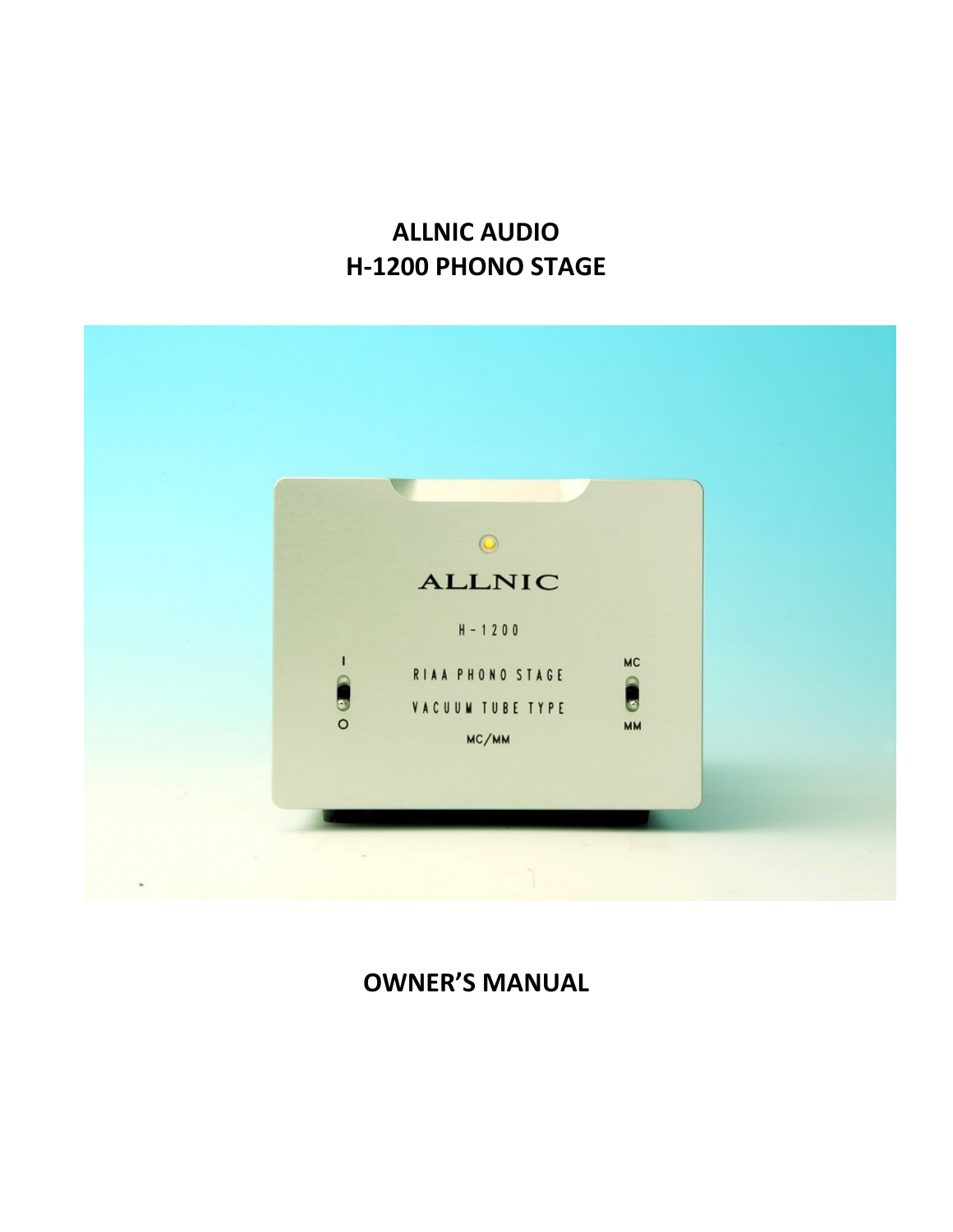# ALLNIC AUDIO H-1200 PHONO STAGE

Thank you for purchasing this Allnic Audio H-1200 Phono Stage. We are certain your trust in Allnic Audio and Hammertone Audio, as well as your appreciation for the sound of this high-quality device, will be rewarded by its excellent operation for years to come.

Please read this entire manual before you connect the H-1200 Phono Stage to the other components of your system and the wall outlet.



David Beetles CEO

HAMMERTONE AUDIO

**252 Magic Drive, Kelowna, British Columbia, Canada V1V 1N2 Direct Telephone: (250) 862-9037; Fax: (250) 862-9039; Cell: (780) 991-1960 email: david@hammertoneaudio.com Website: www.hammertoneaudio.com**

**\*\* Information and specifications for the Allnic Audio product described in this manual are subject to change without notice.**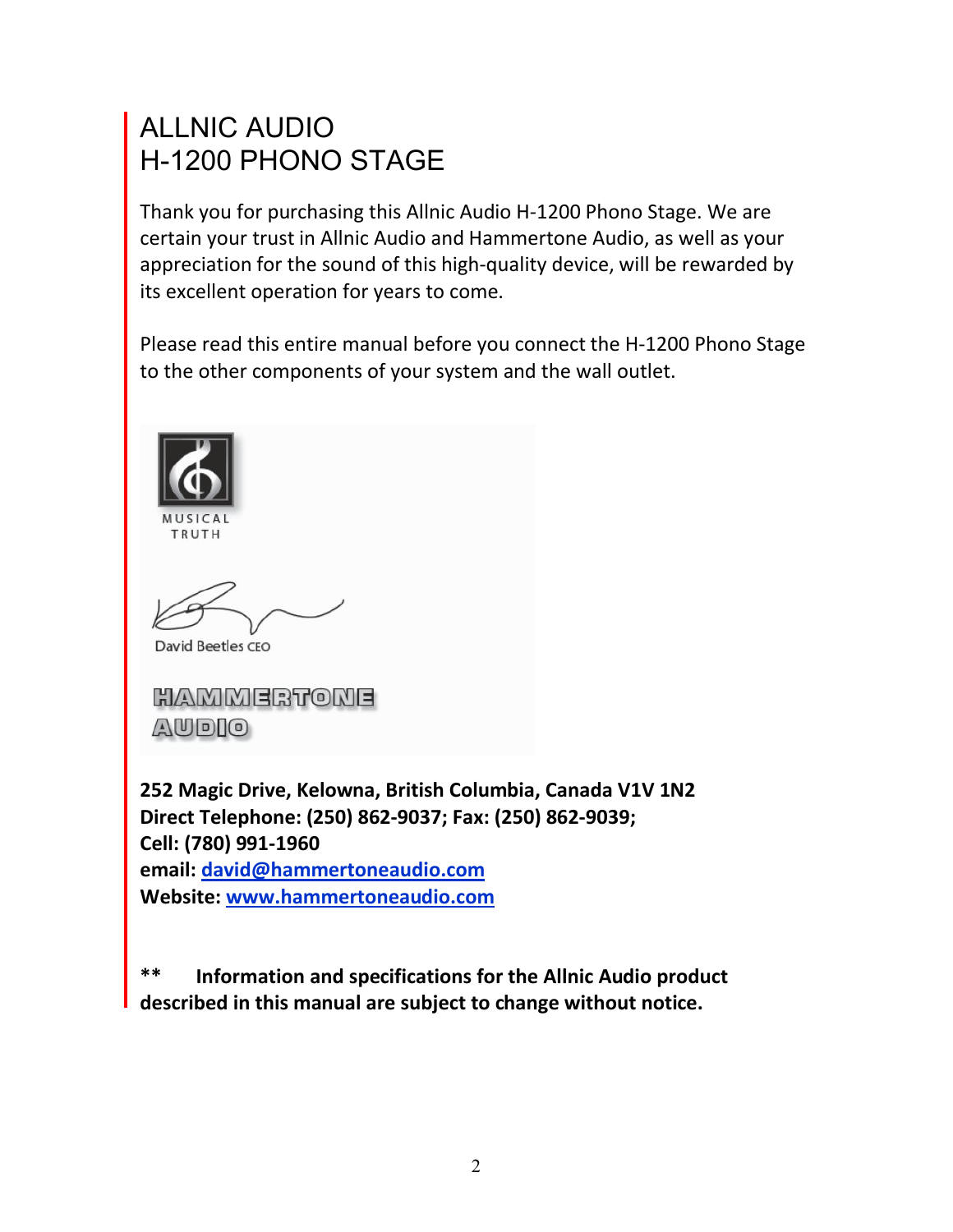## TABLE OF CONTENTS:

| INTRODUCING THE H-1200 PHONO STAGE                                                                                       | $\overline{4}$ |
|--------------------------------------------------------------------------------------------------------------------------|----------------|
| <b>WHAT'S IN THE BOX?</b>                                                                                                | 4              |
| <b>SAFETY</b>                                                                                                            | 4              |
| <b>CLEANING</b><br>Chassis<br>Connectors                                                                                 | $\overline{4}$ |
| <b>INITIAL SET-UP</b><br>Location, Location, Location<br><b>Power Connection</b><br>Inputs<br>Outputs<br>A Note On Phase |                |
| Impedance                                                                                                                | 5              |
| <b>INITIAL POWER ON</b>                                                                                                  | 6              |
| <b>OPERATION</b>                                                                                                         | 6              |
| <b>TUBES</b>                                                                                                             | 6              |
| <b>SPECIFICATIONS</b>                                                                                                    | 6              |
| <b>WARRANTY</b>                                                                                                          | $\overline{7}$ |
| <b>FIGURES</b>                                                                                                           | $\overline{7}$ |

\_\_\_\_\_\_\_\_\_\_\_\_\_\_\_\_\_\_\_\_\_\_\_\_\_\_\_\_\_\_\_\_\_\_\_\_\_\_\_\_\_\_\_\_\_\_\_\_\_\_\_\_\_\_\_\_\_\_\_\_\_\_\_\_\_\_\_\_

Please read about **SAFETY** before you attempt to use the H-1200 Phono Stage we care about our customers and the equipment, and we want you to enjoy this product for a long time!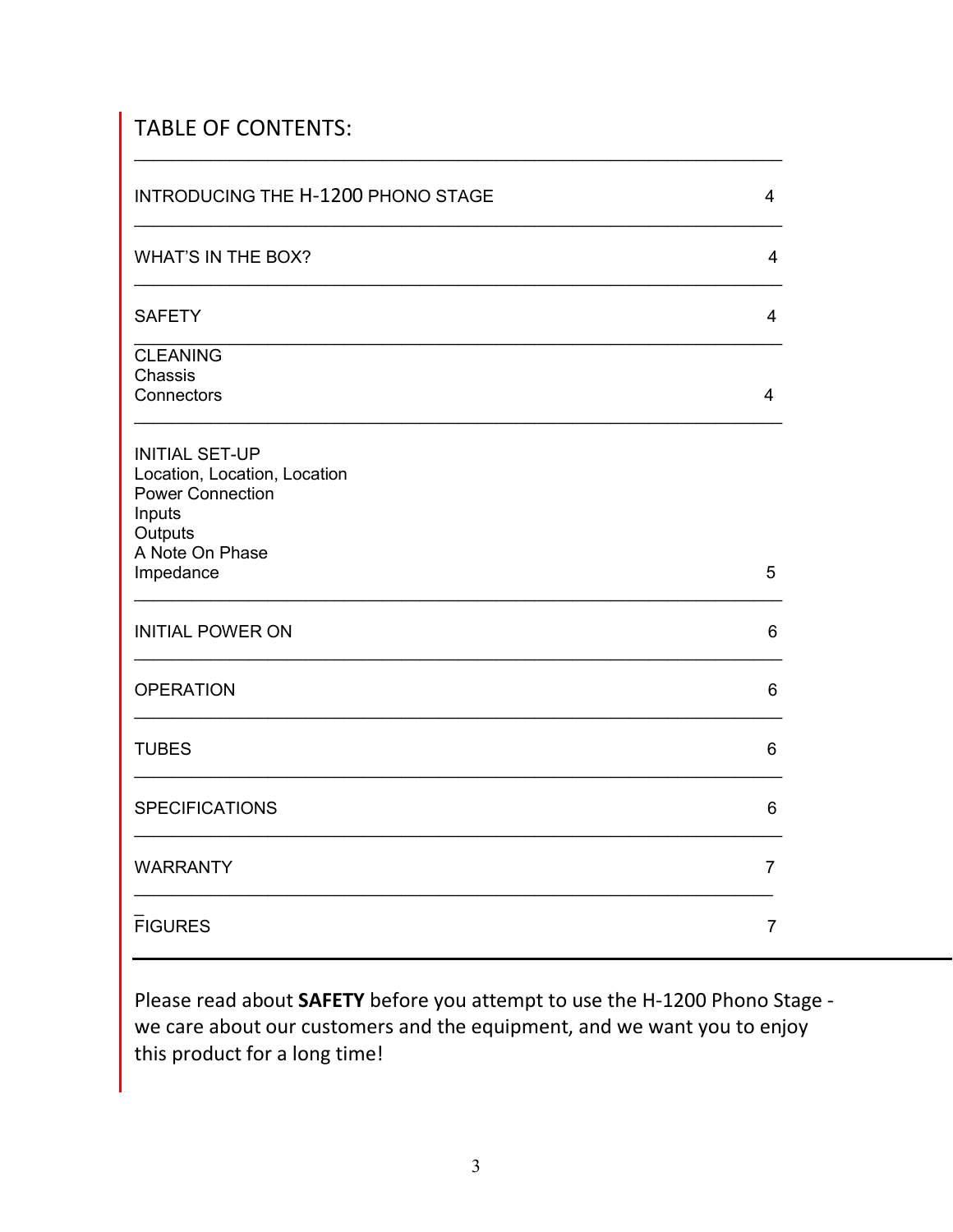### **INTRODUCING THE H-1200 PHONO STAGE**

The H-1200 is Allnic Audio's entry level phono stage. Like all Allnic Audio products, it uses Permalloy (iron and nickel alloy) for its transformer (step-up) cores. Allnic is grateful to Mr. G.W. Elmen of Western Electric for inventing Permalloy for transformer core use, and in so doing, providing an enormous service to recorded music listeners everywhere.

The H-1200 has the following features:

- Quality Permalloy core MC step-up transformers included; no need for an external MC step-up device.
- MM / MC dual input possible
- RIAA equalization, CR type, precisely compensated within ±0.3db
- Automatic semi-conductor voltage regulation circuit ensures quieter operation. It also protects the tubes from AC Line voltage fluctuations and sufficiently copes with any abrupt internal current demands.
- Small size, which makes it possible for the H-1200 to be installed near the turntable and to use interconnection cables that are as short as possible
- Pure, non-negative feedback circuit
- Pure class A operation
- As are all Allnic Audio products, the H-1200 is fully RoHS (EU Reduction of Hazardous Substances regulation) compliant in construction and materials

### **WHAT'S IN THE BOX?**

Please check that the shipping box contains the following:

- $\bullet$  One (1) Allnic H-1200 phono stage in natural aluminum or black finish in accordance with your order
- One (1) power cord
- One (1) Owner's Manual

Note:

1) The H-1200 ships with the tubes installed.

2) The H-1200 will work with most IEC type aftermarket power cords. Of course, only you can determine the power cord that works most synergistically with the H-1200 in your system.

We advise that you keep the box and other packing materials that your H-1200 came in. It will be useful if you sell your H-1200 or in the unlikely event you need to ship it for service.

## **SAFETY**

- Disconnect the power cord by pulling the plug, not the cable.
- Keep the power cord away from any heat source.
- Keep the unit away from liquids do not allow any liquid to enter the interior of the unit.
- When the unit is moved from a cold to a warm environment, allow sufficient time for any condensation to evaporate before plugging the unit into an AC connection.
- Do not attempt any repairs.
- See the notes on "Location, Location, Location".

## **CLEANING**

A. Chassis

Use only a soft, lint-free cloth dampened slightly with water only (NO cleaning fluids!) to clean the faceplate and chassis.

B. Connectors

You may use any good quality contact cleaner recommended for such applications to clean the contacts from time to time, as you deem appropriate.

### **INITIAL SET-UP**

A. LOCATION, LOCATION, LOCATION

Like all audio products using tubes, the Allnic Audio H-1200 needs to be placed on a solid stand in a location that provides for good air circulation around the phono stage.

DO NOT place the unit on carpet or foam.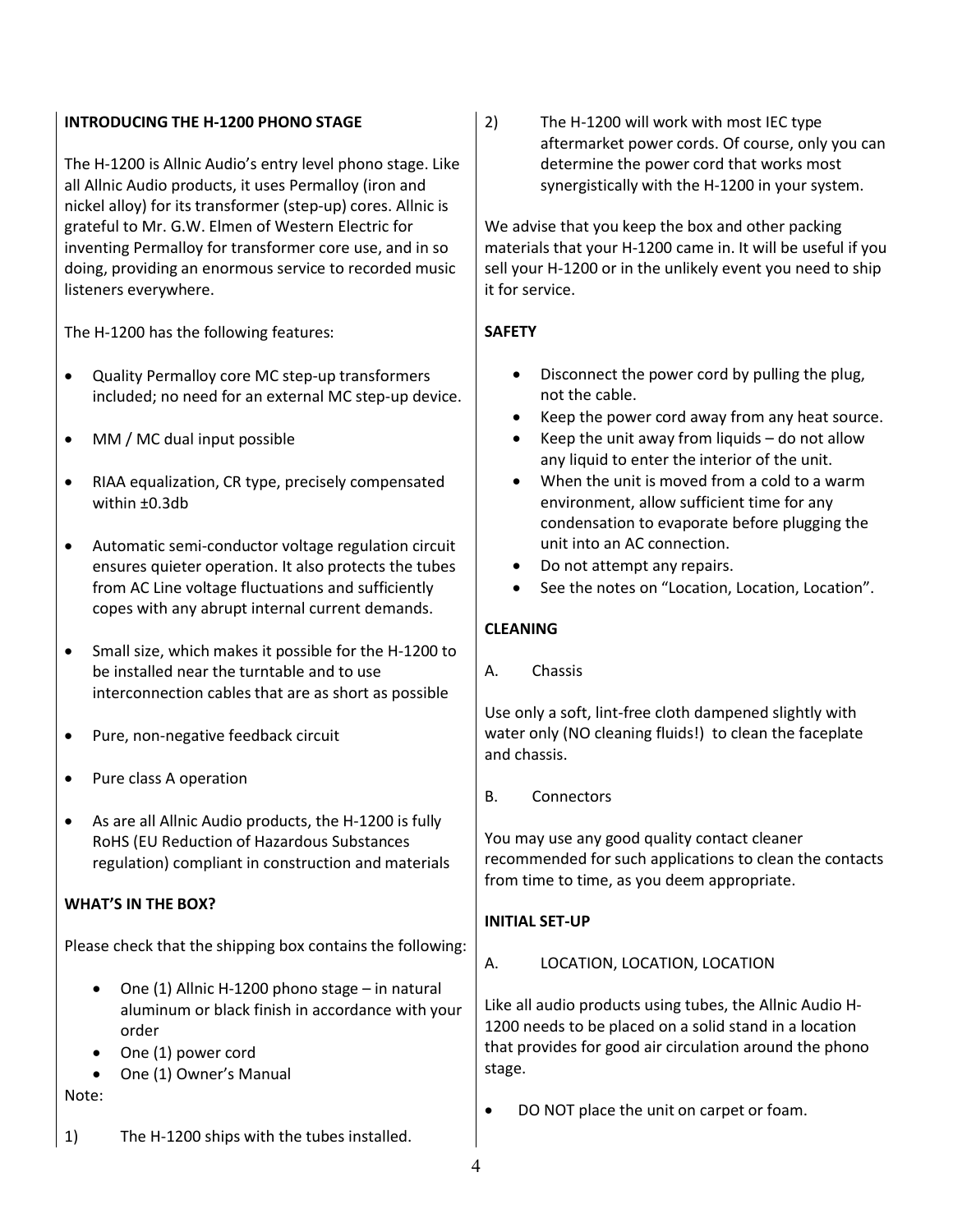- DO NOT subject the unit to knocks and shocks as you move it around. This advice is meant particularly for those who may want to place the H-1200 on some kind of after-market isolation feet or similar devices. Dropping one side of the H-1200, or the whole unit, is not a good thing to do.
- DO NOT place the unit near a strong light or heat source.
- DO NOT place anything heavy on the unit.
- DO NOT allow rubber or vinyl materials to rest on the unit's chassis for long periods of time. This could discolour the metal.
- DO place the unit on a shelf or stand that is stable and not subject to vibration or sudden shock.
- DO consider using a high quality power cord and inter-connects, for both inputs and outputs. The H-1200 is a highly sensitive piece of electronic equipment designed for neutrality and will output what you put into it.
- DO try to place the H-1200 away from major sources of RFI and EMI; though well shielded, the H-1200 will function best away from large power transformers and other sources of such interference.
- DO NOT cover the ventilation slots in the top of the chassis.

## B. POWER CONNECTION

The H-1200 uses a standard three prong male IEC connection for AC input. You need to use a power cord with a female three prong IEC connector at one end. The IEC AC connection is located on the right side of the rear panel of the H-1200 (Please refer to Figure 1).

The H-1200 you have purchased is set internally for AC 110/120 volt – 60 HZ operation. There is no way to change this to another AC setting without return of the unit to the factory for re-wiring, at the owner's cost, including transport both directions.

## C. INPUTS

There are two (2) pairs of single-ended (RCA) inputs. Both pairs are within the rectangular lines closest to the top of the unit. The top pair of inputs, with an "MC" label between them and joined by a horizontal line, are the inputs for a moving coil cartridge. The bottom pair of inputs, with an "MM" label between them and joined by

a horizontal line, are the inputs for a moving magnet cartridge.

In the centre of the four RCA connections is a screw type connector. This connector is the ground connection for a ground wire from a cartridge and/or turntable.

When you are facing the front of the H-1200, the right channel input connections are on the extreme right of the unit, and the left channel input connections directly to their left, beside the power cord connection.

The H-1200 has been designed and manufactured to work most synergistically with Allnic Audio preamplifiers, pre-phono stages and equalization products.

D. OUTPUTS

The H-1200 is equipped with one pair of single-ended (RCA) outputs. The right and left channel output connections are located below the two pairs of input connections. Again, when you are facing the front of the H-1200, the output connections are the horizontal pair closest to the bottom of the unit, with the left channel output connection on the extreme right of the unit, and with the left channel output connection directly to its left, beside the power cord connection.

## E. A NOTE ON PHASE

Phase issues generally will result in lack of bass and/or focus of the stereo image. You may need to reverse connections on your cartridge if you are having phase issues. As is usual in these circumstances, some trial and error experimentation may be required to find the correct position. Of course, the entire process is simplified if your preamplifier has a phase control, as do the Allnic Audio L-1500 and L-4000 preamplifiers.

## F. IMPEDANCE

In the Specifications at the end of this manual, you will read that the moving coil (MC) input impedance for the H-1200 is up to 30 ohms. This value represents the internal impedance of the cartridge itself, and is at the high end of what would normally be expected for the internal impedance of an MC cartridge. It would be unusual to find a cartridge with internal impedance greater than that value. In fact, however, the MC step-up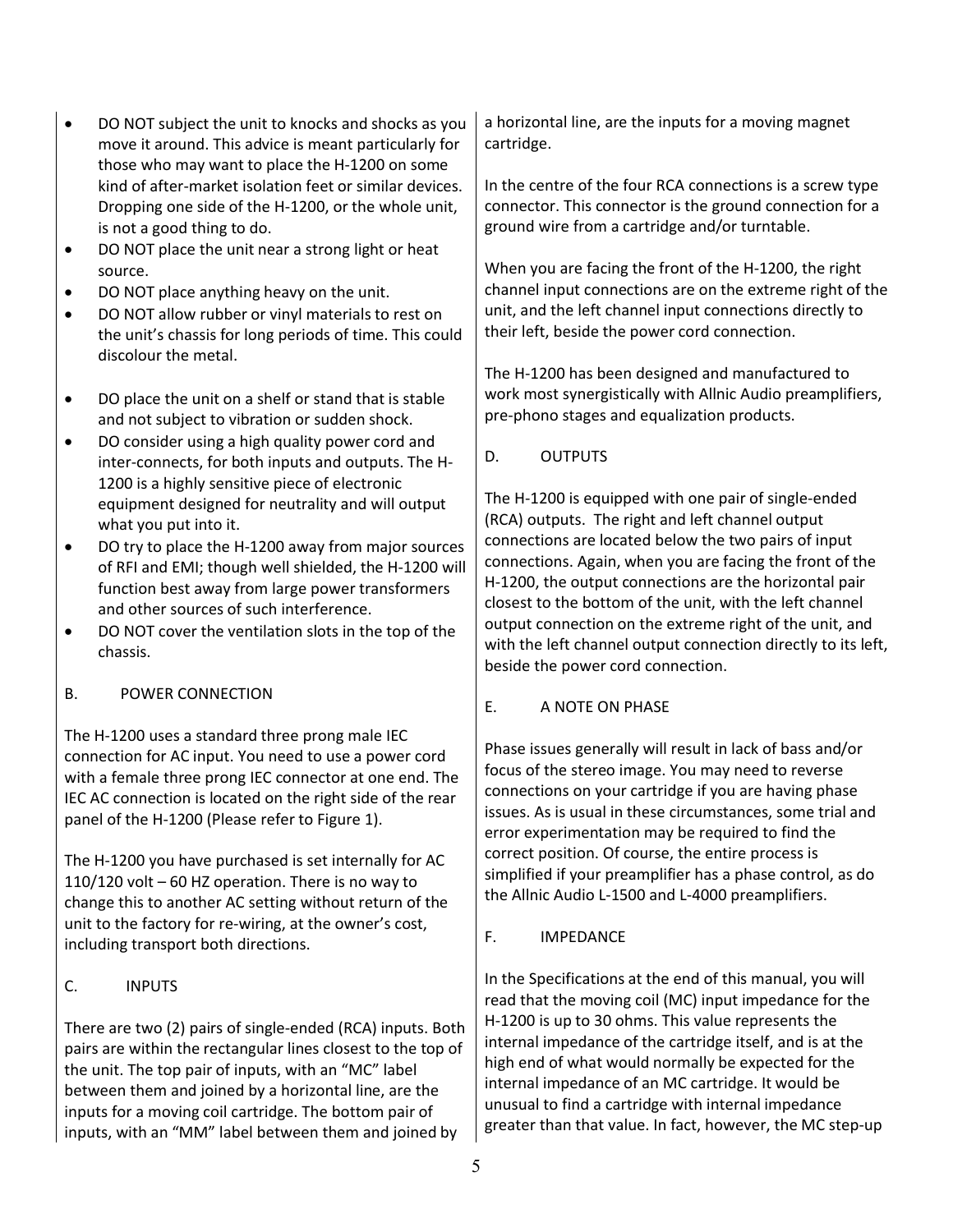transformer in the H-1200 can accept cartridges with up to 300 ohms internal impedance.

#### **INITIAL POWER-ON**

PLEASE NOTE – CAUTION!

Be sure you have turned the volume down or otherwise muted your preamplifier before turning on the H-1200. Also, make sure all your connections are snug.

- 1) Once you have your H-1200 in place, all connections have been made to your turntable and preamplifier, the MC (for moving coil, top position) / MM (for MM, bottom position) switch on the face H-1200 to the appropriate position (Please refer to Figure 2).
- 2) Move the switch marked with the vertical line above it and the circle below it (this is the power switch to the "on" position – that means the switch is pushed up toward the vertical line. Of course, the off position is the reverse, moving t switch down toward the circle below it.

#### **OPERATION**

When the Allnic Audio H-1200 has powered up, the light above the word "ALLNIC" will illuminate.

The Allnic Audio H-1200 is now ready for operation.

To avoid surges to the speakers, it is best to change from MM or MC input to the other only with your preamplifi volume down or otherwise muted.

From this point on, operation is straight-forward. Of course, always BE CAREFUL about differences in gain between your sources. Generally, disc players and tune will have greater gain than phono stages. That means th volume setting for listening to your turntable might be too high for listening to CD's.

When you are finished listening, turn off your power amplifier(s); then turn off your preamplifier and then th H-1200 last.

In the case of any failure, please contact Hammertone Audio for assistance.

#### **TUBES**

The H-1200 uses the following tubes:

- Two  $(2) \times 6112$
- $\bullet$  Two (2) x 6021

All consequences of changing or attempting to change tubes are borne by the user unless by express agreement between the owner and Hammertone Audio. Allnic Audio and Hammertone Audio are not liable in any way whatsoever for any injury or loss incurred by the user or for damage to the H-1200, any of its parts, or tubes or replacement tubes resulting from the user changing or attempting to change tubes.

#### **SPECIFICATIONS**

FOR THE ALLNIC AUDIO H-1200 PHONO STAGE

| er<br>f<br>he: | Inputs:                                         | MC (Moving Coil - unbalanced<br>$(RCA) \times 1$ pair<br>MM (Moving Magnet -<br>unbalanced (RCA) $\times$ 1 pair |
|----------------|-------------------------------------------------|------------------------------------------------------------------------------------------------------------------|
|                | Ground:                                         | Screw Type x 1                                                                                                   |
|                | Outputs:                                        | Unbalanced (RCA) $\times$ 1 pair                                                                                 |
| ١t             | Frequency (R.I.A.A):                            | 20Hz - 20KHz (±0.3db)                                                                                            |
|                | <b>Voltage Gain:</b>                            | +70db (1 KHz) MC<br>+38db (1 KHz) MM                                                                             |
| m<br>er        | Input Impedance:                                | MC - up to $30\Omega$ (See<br>"Impedance", above)<br>MM $47k\Omega$                                              |
| 'rs<br>he      | Maximum Input<br>Voltage<br>(MM, non-clipping): | 20Hz / 30mV<br>100Hz / 60mV<br>1KHz / 300mV<br>10KHz / 500mV                                                     |
| ٦ė             | <b>THD</b><br>(Total Harmonic<br>Distortion):   | Less than 0.3%<br>(1 KHz, Output 1V)                                                                             |
|                | Output Impedance:                               | $1.2$ k $\Omega$ (On - off method)                                                                               |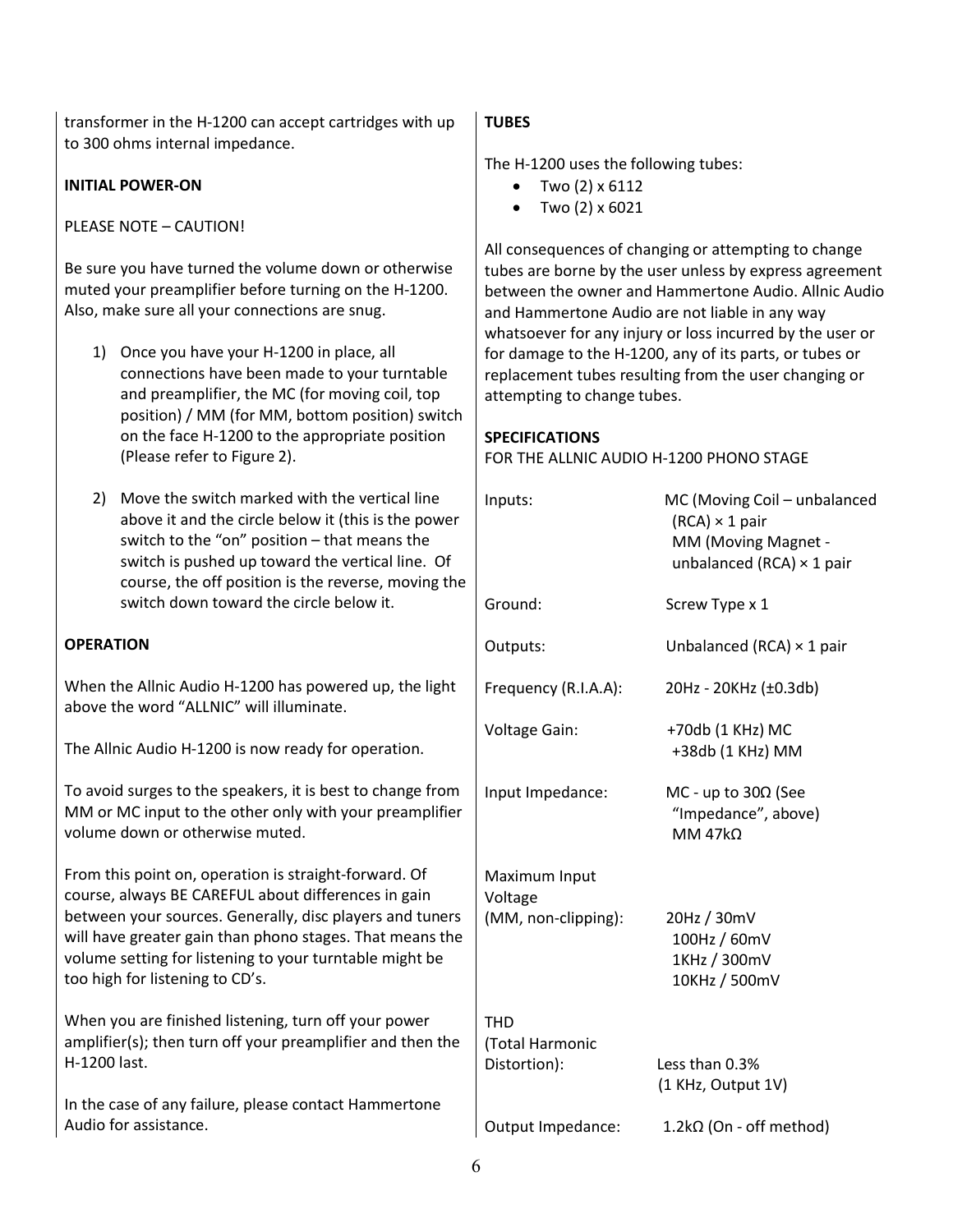| S/N Ratio:         | - 68db (CCIR, 1 KHz)                                                                                        |
|--------------------|-------------------------------------------------------------------------------------------------------------|
| Tubes:             | $6112 \times 2$ - First gain<br>stage/channel<br>$6021 \times 2$ - Second gain<br>stage/channel             |
| Fuse:              | AC 2A, 250V                                                                                                 |
| Dimensions:        | 112mm (4.4 inches)<br>$\times$ 250mm (9.8 inches) $\times$<br>93mm (3.67 inches)<br>$(W \times D \times H)$ |
| Power consumption: | 17W at 110/120V / 60Hz                                                                                      |
| Weight:            | 2.2 kg (4.9 lbs) unpacked.<br>Packed weight in original<br>material is 3 kg. (6.6 lbs)                      |

**Figure 1 – H-1200 Rear Panel View**







3)

#### **WARRANTY**

All Allnic Audio amplifier products are warranted against materials and manufacturing defects for parts, excluding tubes, and labour for two (2) years from date of purchase. Tubes are warranted against materials and manufacturing defects for one (1) year from date of purchase. The warranty is transferable for the balance of the original purchaser's warranty period, provided, as stated below, no unauthorized repairs or modifications have been performed on the product. Date of purchase is the date indicated on the invoice for the product issued by Hammertone Audio.

For the warranty to be valid, a defective product must be returned to Hammertone Audio for service prior to any unauthorized attempt to repair. Any repair work on an Allnic Audio product not specifically authorized by Hammertone Audio will void the warranty on the product.